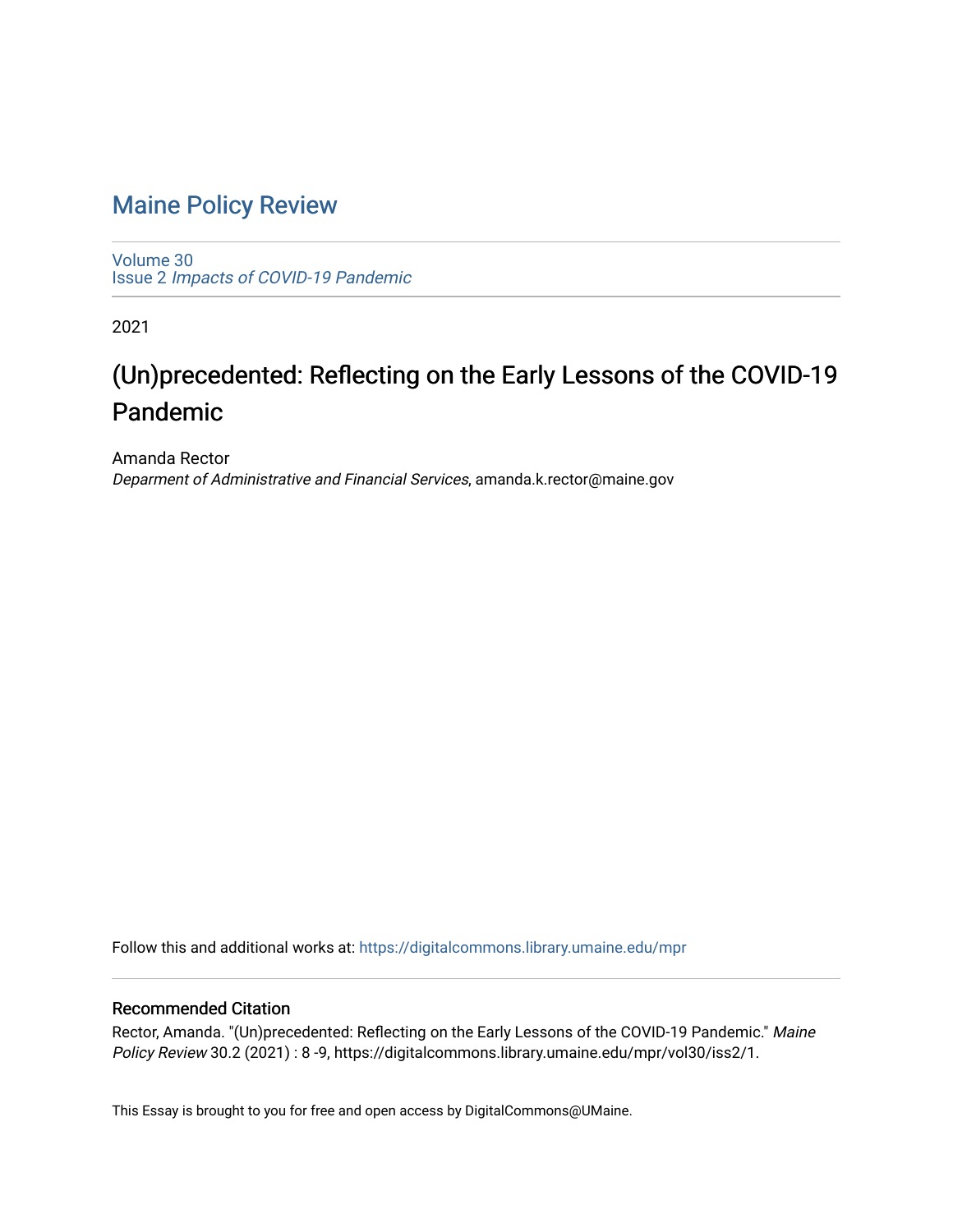# (Un)precedented:

## Reflecting on the Early Lessons of the COVID-19 Pandemic

### by Amanda Rector

**I** remember very clearly the last days I<br>spent in my Augusta office before the COVID-19 pandemic had me working from home. The last in-person meeting I spoke at was awkward as we tried to figure out the social dynamics: do we shake hands? Elbow bump? Wave from a safe distance? I chatted with someone in the parking lot who was hauling a computer monitor and keyboard and box full of paperwork to her car. "Who knows when we'll be back," she joked. The white board in my office was covered with notes on the potential economic effects from the pandemic. They were up for so long before I came back that I can still see traces of it that I couldn't fully erase—a memory of the last days before so many lives changed so much.

asking how their businesses or sectors were doing, what they saw coming down the pike, and what might be helpful as they navigated this strange new world of PPE (personal protective equipment) and stay-at-home orders. While the plural of anecdote is not data, on-the-ground perspectives do count for something when data aren't available.

Data are my bread and butter: I use numbers and trends to understand what is happening and then translate that data for people who are trying to make decisions, whether policy, business, or research related. The challenge was that the pandemic broke my data sources. Demographic and economic data are notoriously lagged and most traditional sources wouldn't start reflecting effects

> from the pandemic for months. The first source of real data I could get my hands on was vehicle miles traveled from the Maine Department of Transportation. We could use this as a proxy for economic

While the plural of anecdote is not data, on-the-ground perspectives do count for something when data aren't available.

I spent the early days of the pandemic drinking from a firehose of information, trying to wrap my brain around the economic impacts of a global pandemic. As an economist, I found I was suddenly a very popular person, even though it felt like I was just repeating the phrase "I don't know" in every conversation. The only upshot was that no one else knew either. I took advantage of the small-town nature of Maine to start calling folks up,

activity because of the nature of the economic disruption—economic activity had slowed because the physical movement of people had slowed.

Even as quickly as the pandemic was breaking traditional data sources, though, there were people and organizations scrambling to put together innovative new data sources. Many of these new sources used *big data* and all of the digital information we trail behind us as we move through the world. Opportunity Insights, for example, gave us estimates of consumer spending, small business openings, employment, and time spent outside the home. Were the data perfect? No. But it was much better to have semireliable, timely data (with an understanding of the shortcomings) than to be flying blind. Even the US Census Bureau, the staid bureaucratic stalwart of thoroughly vetted and significantly lagged data, got into the act, producing Small Business and Household Pulse Survey data with astonishing speed.

Federal policy response happened rapidly as well. The Federal Reserve Bank made monetary policy shifts and Congress passed fiscal stimulus and economic supports that were signed by the president in short order. Recent analysis has shown just how important those measures were: the Supplemental Poverty Measure, which takes into account various assistance programs, actually fell in 2020 and would have risen if it weren't for the federal stimulus packages. Federal supports staved off what could have been disastrous economic consequences.

It is important to remember, however, that the COVID-19 pandemic has been a highly individualized experience. Everything from race and ethnicity to gender to household status to income level to geographic location to industry and occupation to the presence of children in the home has affected any given person's impact from the pandemic. It has been difficult, at times, to remember that not everyone is having the same experience and that what has been a mild